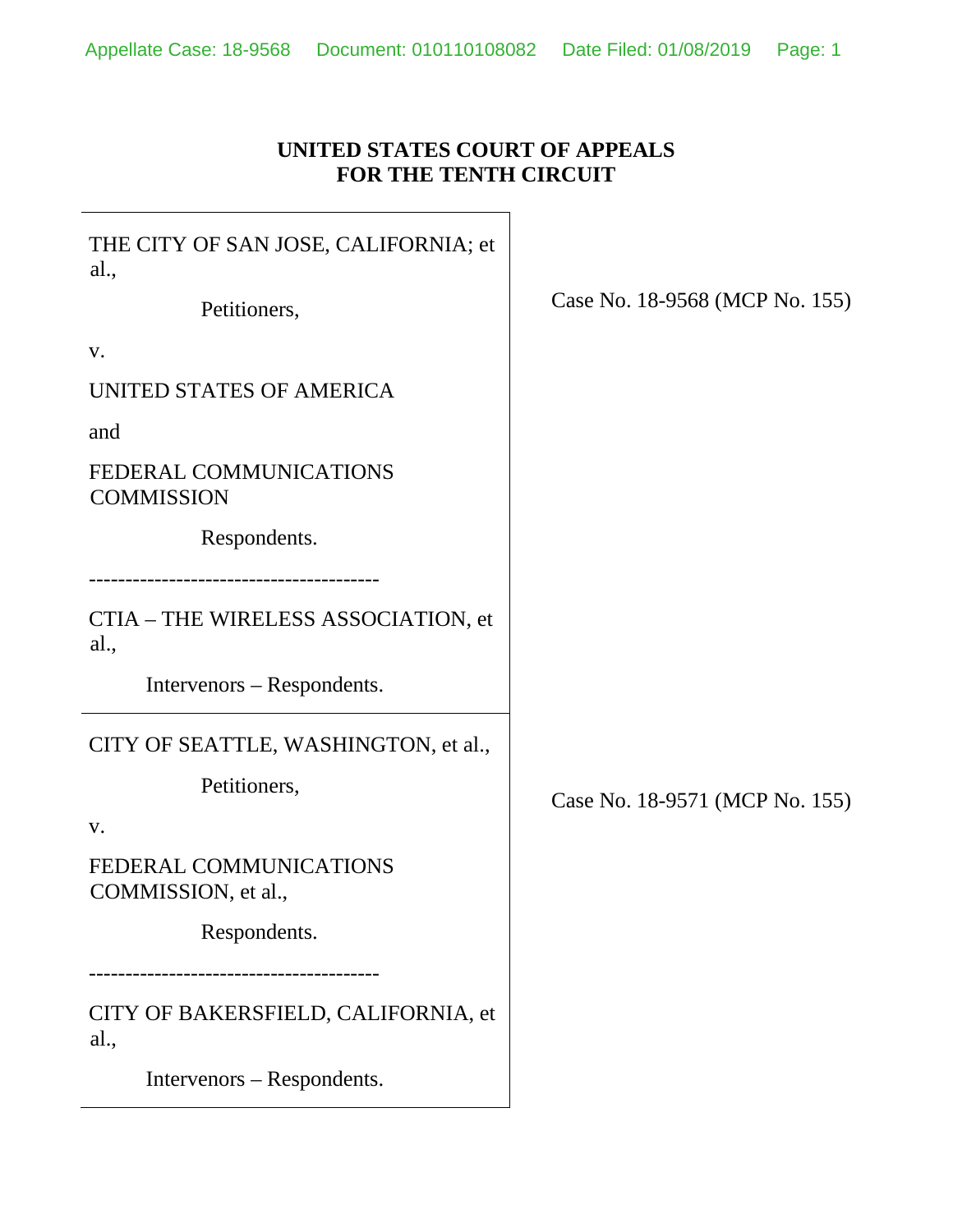CITY OF HUNTINGTON BEACH,

Petitioner,

v.

FEDERAL COMMUNICATIONS COMMISSION, et al.,

Respondents.

----------------------------------------

THE CITY OF SAN JOSE, CALIFORNIA, et al.,

Intervenors – Respondents.

Case No. 18-9572 (MCP No. 155)

# **REPLY TO OPPOSITIONS TO MOTION TO STAY**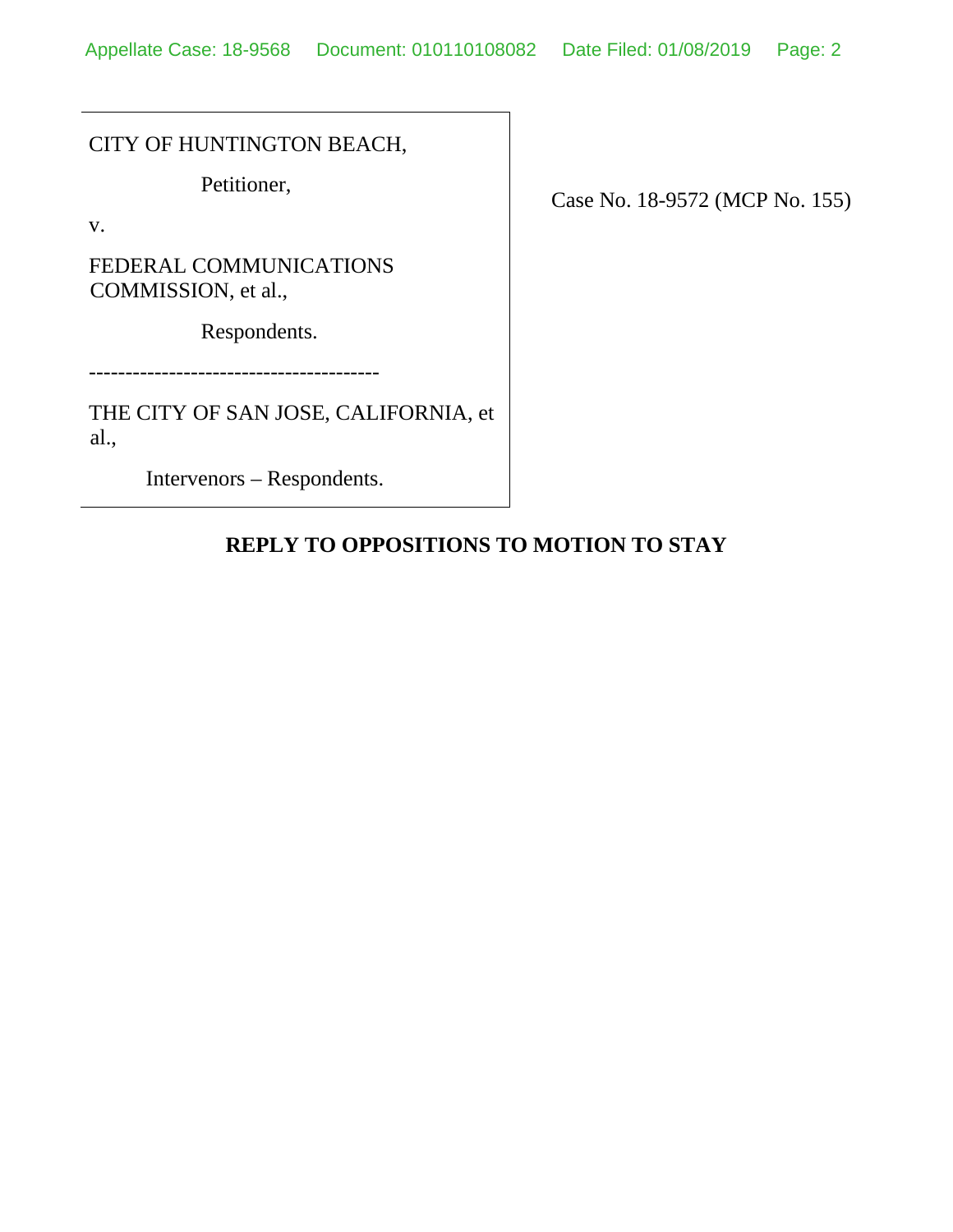### **TABLE OF CONTENTS**

### **Page**

|  | II. IRREPARABLE HARMS TO MOVANTS ARE IMMINENT AND REAL  10 |  |
|--|------------------------------------------------------------|--|
|  |                                                            |  |
|  |                                                            |  |
|  |                                                            |  |
|  |                                                            |  |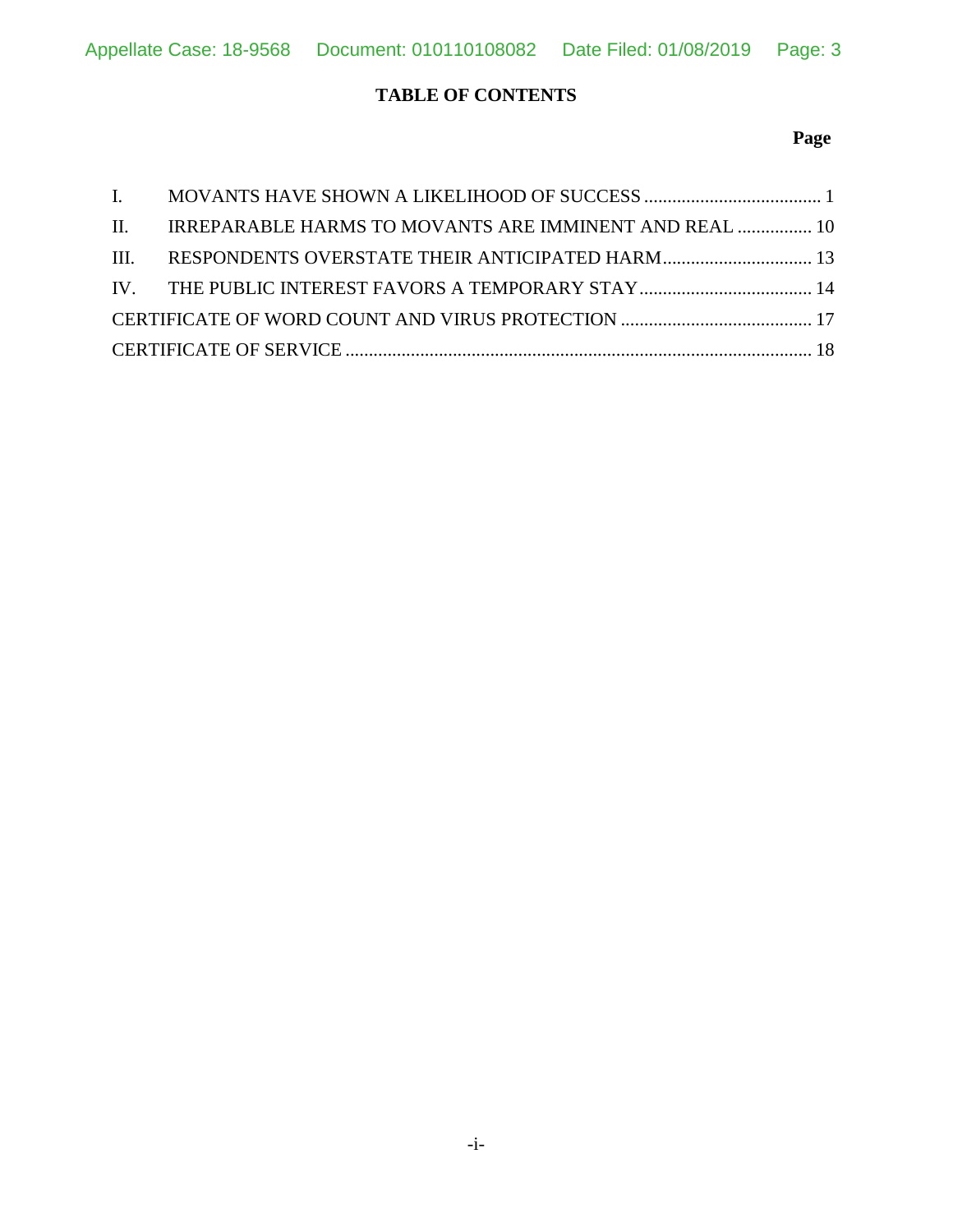# **REPLY TO OPPOSITIONS TO MOTION TO STAY**

Six days from this filing, the *Order* appealed will become effective. Although Respondents argue that little significant will occur, that contention is belied by their argument that the Order provides "immediate regulatory relief." Whether that "relief" is consistent with law is the central question on appeal, and the requested Stay is a key means of "ensuring that appellate courts can responsiblyfulfill their role in the judicial process."<sup>2</sup> As Movants showed, in determining whether a Stay is appropriate to preserve its jurisdiction, the court considers:

"(1) whether the stay applicant has made a strong showing that he is likely to succeed on the merits; (2) whether the applicant will be irreparably injured absent a stay; (3) whether issuance of the stay will substantially injure the other parties…; and (4) where the public interestlies."<sup>3</sup> "The first two factors ...are the most critical."<sup>[4](#page-3-3)</sup>

## **I. MOVANTS HAVE SHOWN A LIKELIHOOD OF SUCCESS.**

There are different formulations as to what satisfies the first factor.

Although"more than a mere possibility of relief is required,"<sup>5</sup> Movants "need not

<span id="page-3-0"></span><sup>&</sup>lt;sup>1</sup> FCC Opp., 25 ("FCC"), Intervenors' Joint Opp., 9-16 ("Intervenors"). The FCC, at 4, suggests placement concerns are minor because small cells are often no larger than a "small backpack." That "backpack" can include a 50 foot tower, 28 cu. ft. equipment cabinets and multiple three cu. ft antennas. *Order,* App. A.

<span id="page-3-1"></span><sup>2</sup> *Nken v. Holder*, 556 U.S. 418, 427 (2009).

<span id="page-3-2"></span><sup>3</sup> *Id.* at 426.

<span id="page-3-3"></span><sup>4</sup> *Id.* at 434.

<span id="page-3-4"></span><sup>5</sup>  *Id.* at 435.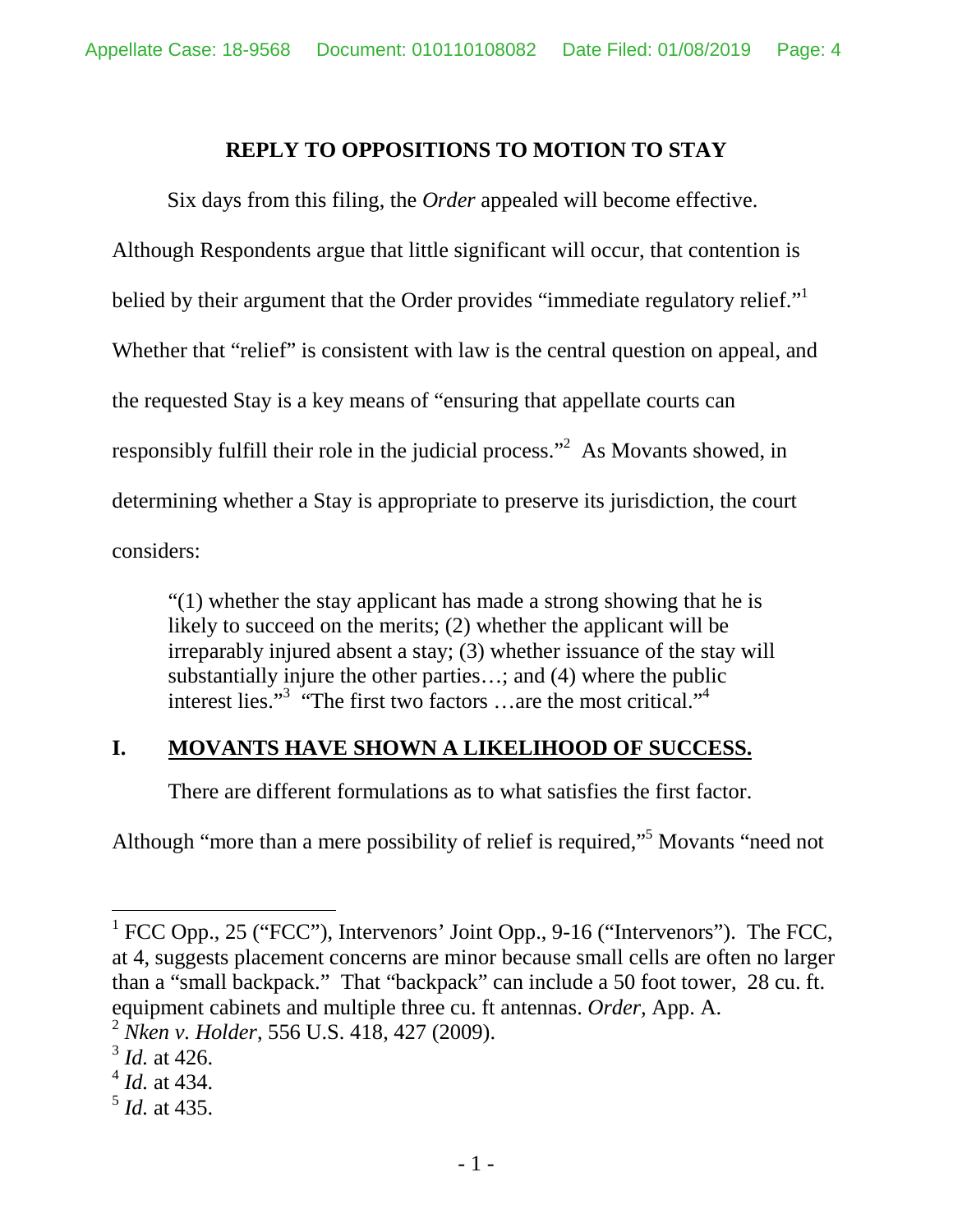show a certainty of winning."<sup>6</sup> [T](#page-4-0)he "reasonable probability" of or "fair prospect" ofsuccess standard is consistent with that test.<sup>7</sup> Whatever the precise verbal formulaapplied,<sup>8</sup> that test is met given the *Order's* flaws, which are underlined by the oppositions.

1. *Impermissible Reliance on Section 253.* Respondents sidestep Movants' argument that the *Order* impermissibly relies on 47 U.S.C. §253 to curtail municipal authority over wireless facility placement, even though the Telecommunications Act specifically states that only the provisions in Section  $332(c)(7)$  can "limit or affect" such local authority. Respondents instead argue that Sections 332 and 253 both refer to "prohibition and effective prohibitions" andthose terms have the same meaning in both sections. $\degree$  That may be so, but the provisions contain other, different terms, and apply to different services. Similarity in one phrase does not permit the FCC to apply both provisions when plain language prohibits it. Because the FCC has relied on a provision that cannot be

<span id="page-4-0"></span> $6$  *DTC Energy Grp., Inc. v. Hirschfeld*, 2018 WL 6816903, at  $*6$  (10th Cir. Dec. 28, 2018) (prima facie showing suffices).

<span id="page-4-1"></span><sup>7</sup> *Lair v. Bullock*, 697 F.3d 1200, 1204 (9th Cir. 2012).

<span id="page-4-3"></span><span id="page-4-2"></span><sup>8</sup> In *Diné Citizens Against Ruining Our Env't v. Jewell*, 839 F.3d 1276, 1281 (10th Cir. 2016) this Circuit concluded that the "traditional" standards for stay could not be modified under the rationale of *Winter v. Nat. Res. Def. Council, Inc.,* 555 U.S. 7 (2008). That begs what is sufficient to satisfy the standards in particular instances. *Nken* suggests that what is sufficient may depend on the circumstances, a position reflected in the Second and other Circuits. *Citigroup Global Markets v. VCG Special Opportunities Master Fund*, 598 F.3d 30 (2d Cir. 2010).  $<sup>9</sup>$  FCC, 7-8; Intervenors, 17.</sup>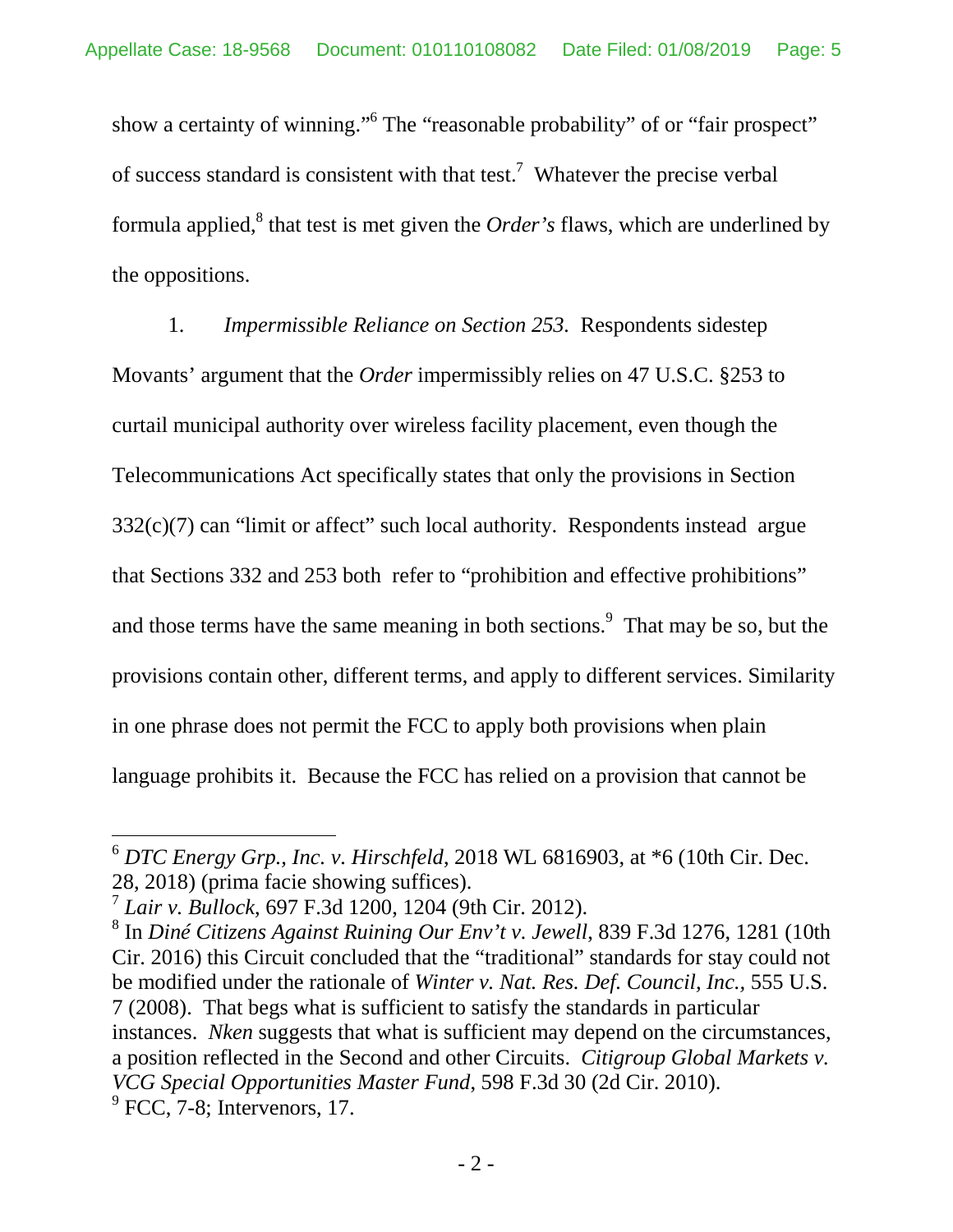applied to adopt the *Order,* the *Order* is reversible under *SEC v. Chenery Corp.*, 318 U.S. 80, 93–94 (1943), a point Respondents ignore.

2. *The "Effective Prohibition" Standard.* Respondents argue the *Order*  simply adopts the *California Payphone* "effective prohibition" standard.<sup>[10](#page-5-0)</sup> Movants showed the standard in the *Order* is not the *California Payphone* "actual prohibition" standard, and is not consistent with standards adopted in this and other Circuits which accord with the *California Payphone* standard. Respondents' briefs confirm this: FCC states it is a prohibition if a provider is prevented from improving its services by locating facilities where they "best meet[] [the provider's] service needs;" providers may not be required to even consider alternative locations where performance may not be quite as good.<sup>[11](#page-5-1)</sup> But a "not the best" standard cannot be squared with a "prohibition standard" under Supreme Court,  $^{12}$  $^{12}$  $^{12}$  or Eighth and Ninth Circuit "plain language" rulings,  $^{13}$  $^{13}$  $^{13}$  or under the *California Payphone* standard as articulated by this Court. Respondents offer no authority for the proposition that a statute designed to preserve local authority over wireless facilities can be read to eviscerate that authority based on a provider's preferences. The *Order's* disregard of precedent and conflict with the plain

<span id="page-5-0"></span> $^{10}$  FCC, 7.

<span id="page-5-1"></span> $11$  FCC, 14.

<span id="page-5-2"></span><sup>12</sup>*AT&T Corp. v. Iowa Utils. Bd.*, 525 U.S. 366 (1999) (rejecting FCC standard that effectively found an unlawful impairment where access was denied to property desirable under an entity's business plans).

<span id="page-5-3"></span><sup>13</sup> *Sprint Tel. PCS v. Cnty of San Diego*, 543 F.3d 571, 576 (9th Cir. *en banc* 2008).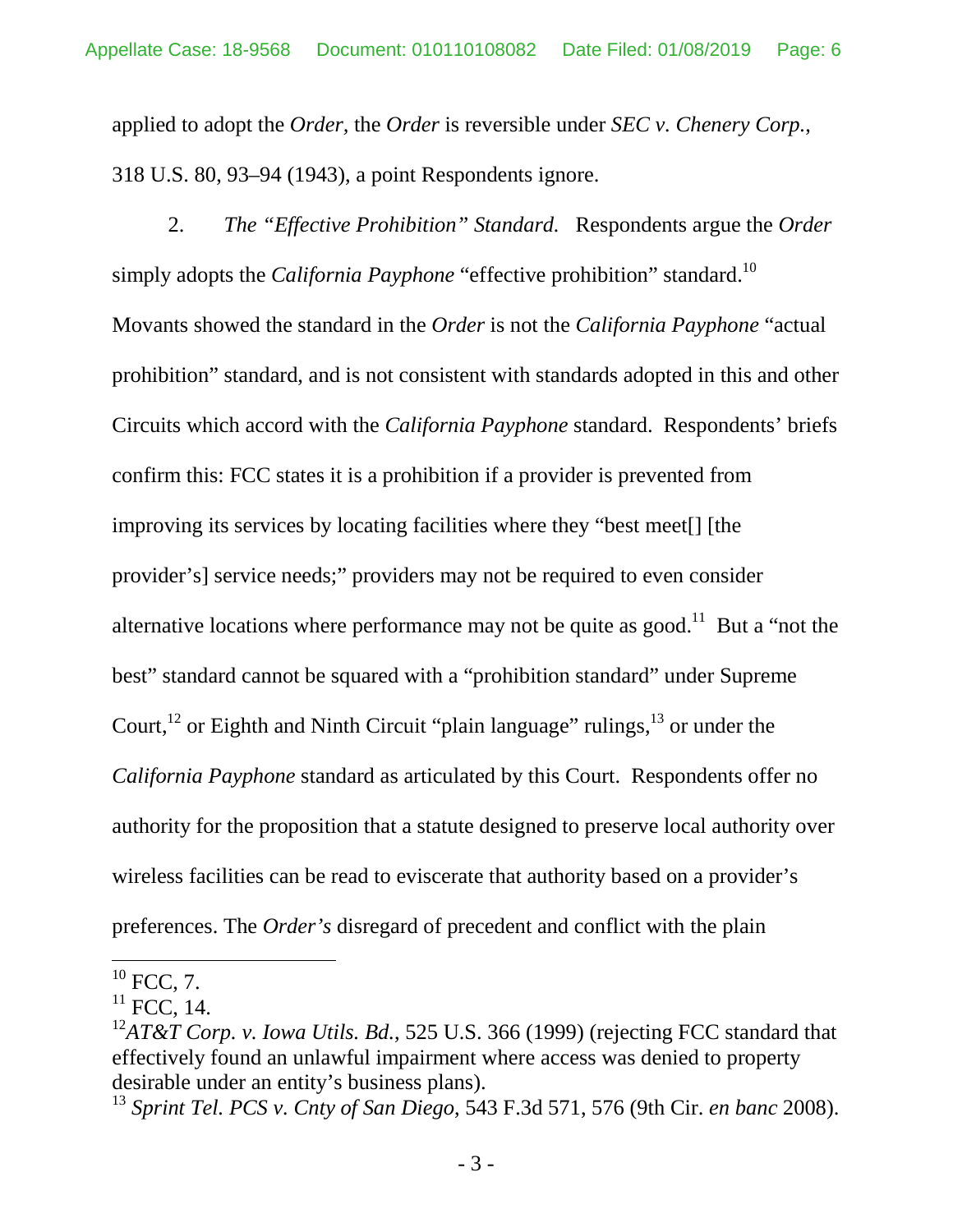language holding of two Circuits, is sufficient to constitute a "strong" showing under *Nken*. [14](#page-6-0)

Respondents' reliance on *Brand X* is misplaced. As Movants argued,<sup>[15](#page-6-1)</sup> and Respondents do not rebut, under *Brand X,* the Ninth Circuit's holding in *Sprint Telephony* that Section 253(a) unambiguously requires an actual prohibition forecloses the Commission's authority to require less, and certainly cannot validate that "only the best" standard adopted.<sup>[16](#page-6-2)</sup>

3. *Fee Limitations.* Respondents mistakenly and repeatedly cite to *Qwest Corp. v. City of Santa Fe*, 380 F.3d 1258 (10th Cir. 2004), in an attempt to rebut Movants' arguments that the *Order* impermissibly limits fees and rents for access to municipal property. Respondents grossly misinterpret *Santa Fe* when they claim that this Circuit held "fair and reasonable costs" under 47 U.S.C. § 253(c) are limited to direct costs. In fact, this Court did not hold that fees are limited to costs, merely finding that "rental provisions…[that] create a *massive* increase in cost" are prohibitory.<sup>[17](#page-6-3)</sup> As the briefs suggest, most cases have not adopted a "cost only" approach, including the Sixth Circuit decision on which

<span id="page-6-0"></span><sup>&</sup>lt;sup>14</sup> The FCC argues that the Ninth and Eighth Circuit incorrectly require a "complete" prohibition. Neither Court said so: what each said is that there must be a meaningful, actual prohibition.

<span id="page-6-1"></span> $15$  Motion, 7.

<span id="page-6-2"></span><sup>16</sup> *Sprint Telephony* at 576–79; *Encino Motorcars v. Navarro*, 136 S.Ct. 2117, 2125 (2016).

<span id="page-6-3"></span><sup>17</sup> *Qwest Corp* at 1271.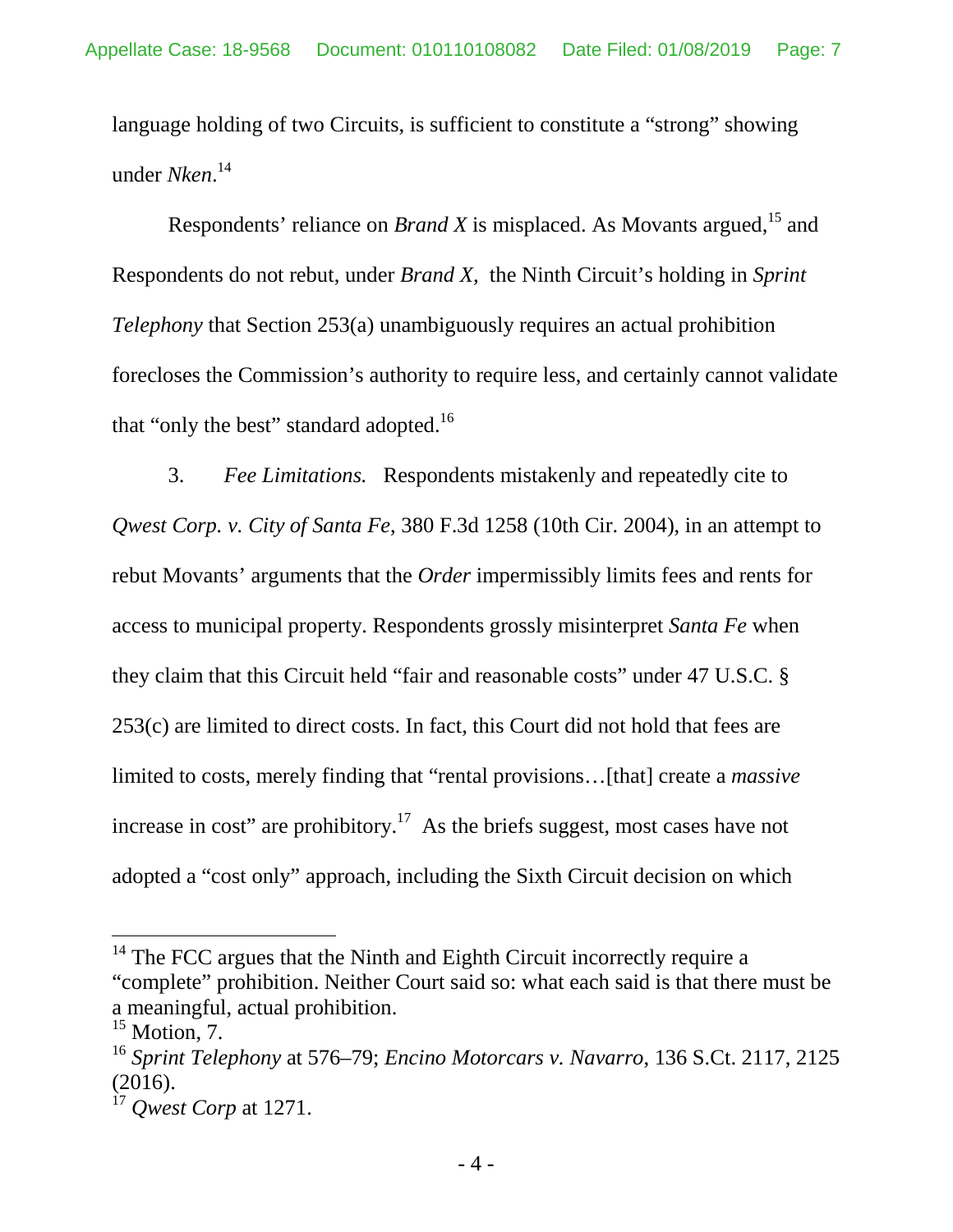*Santa Fe* relied. And Movants showed that there is no factual support for concluding that charging more than costs is inherently prohibitory, or unfair or unreasonable. The FCC's claim that higher costs *must* translate to reduced services (and hence prohibitions)<sup>18</sup> [i](#page-7-0)s an example of the economic nonsense on which the *Order* rests: the FCC's own spectrum auctions, for example are based on the free market maxim that charging market prices for access actually encourages deployment and efficiencies.<sup>[19](#page-7-1)</sup>

Moreover, Respondents fail to rebut Movants' central point: the *Order*  conflates Section 253(a) and (c) by finding that fees that exceed costs are prohibitory and the only fair and reasonable fees are those limited to costs. If Congress intended to preserve fair and reasonable compensation from preemption even when it effectively prohibited an entity's ability to provide service, then it cannot be true that fair and reasonable compensation is limited to only that which is not prohibitory.

Movants also showed that the *Order's* declaration that municipalities have no property rights in either the rights-of-way or their infrastructure was an

<span id="page-7-0"></span> $18$  FCC, 15.

<span id="page-7-1"></span><sup>&</sup>lt;sup>19</sup> Neither the FCC or Intervenors rebut Movant's analysis of the economic errors underlying the *Order.* As Movants explained, the record shows that in many communities, providers have agreed to rates above cost, and the FCC conceded those providers are prospering. Intervenor's examples at 9-10 of "overcharges" add nothing. As *Qwest* shows, a cost basis is not required to provide a remedy for unreasonable fees, and the fact AT&T chose not to pay fees does not prove them unreasonable.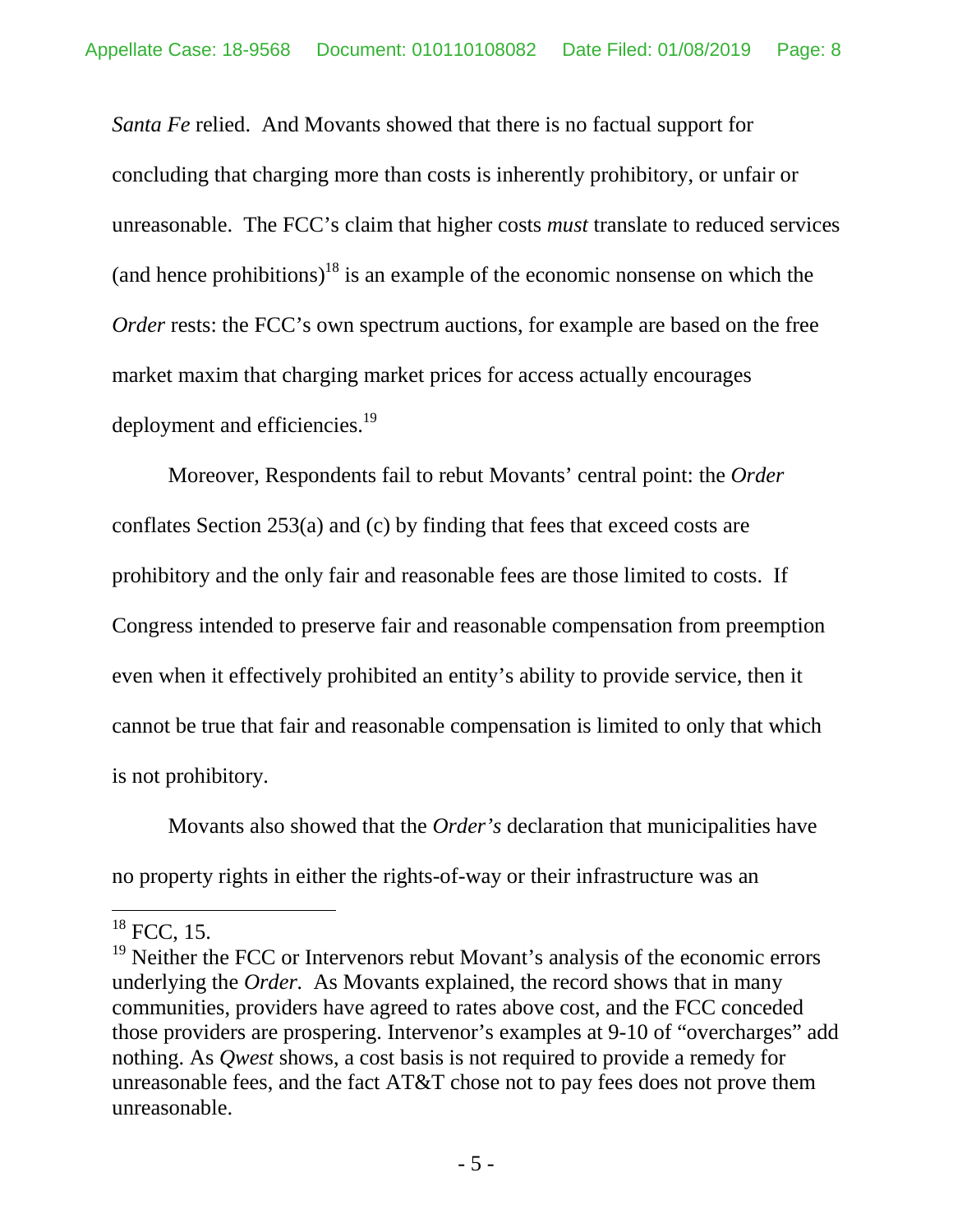unexplaineddeparture from precedent; it remains unexplained.<sup>20</sup> The failure to explain this change is itself reversible error.<sup>[21](#page-8-1)</sup> The FCC's claim that Section 253 and 332 do not directly exclude proprietary activities from their reach is also error because preemption reaches *only* regulatory activities.<sup>[22](#page-8-2)</sup> Courts have consistently recognized that distinction, and that precedent indicate Movants will prevail on this claim.[23](#page-8-3)

Similarly, Movants have demonstrated a likelihood of succeeding on their claim that the FCC improperly regulates municipal property it cannot regulate under Section 224. The FCC argues it has not set rates, as it has not set an "accounting system."[24](#page-8-4) But the FCC did set the formula for rates municipalities may charge, and specifically referenced the rate regulation standards adopted for private utilities.<sup>[25](#page-8-5)</sup> The notion that Section 253 permits the FCC to accomplish via

<span id="page-8-0"></span><sup>20</sup> The *Order* relied on *NextG Networks of N.Y., Inc. v. City of New York,* 2004 WL 2884308 (S.D.N.Y. Dec. 10, 2004), which found that regulatory conduct remains subject to preemption when mixed with proprietary functions. The decision does not support the proposition that municipalities have *no* proprietary rights or that proprietary functions take on a regulatory character when the two are mixed together.

<span id="page-8-1"></span><sup>21</sup> *Supra,* n.16

<span id="page-8-2"></span> $22$  Motion, 12-13.

<span id="page-8-3"></span><sup>23</sup> *Sprint Spectrum v. Mills*, 283 F.3d 404, 420–21 (2nd Cir. 2002) (Section 332(c)(7) "does not preempt nonregulatory decisions"); *Omnipoint Commc'ns, Inc. v. City of Huntington Beach*, 738 F.3d 192, 194-95 (9th Cir. 2013); *City of Rome, N.Y. v. Verizon Commc'ns Inc.*, 362 F.3d 168, 174 (2nd Cir. 2004); *Omnipoint Holdings, Inc. v. City of Southfield*, 355 F.3d 601, 607 (6th Cir. 2004).  $^{24}$  FCC, 14.

<span id="page-8-5"></span><span id="page-8-4"></span><sup>25</sup> *Order¸* ¶79 (App-42).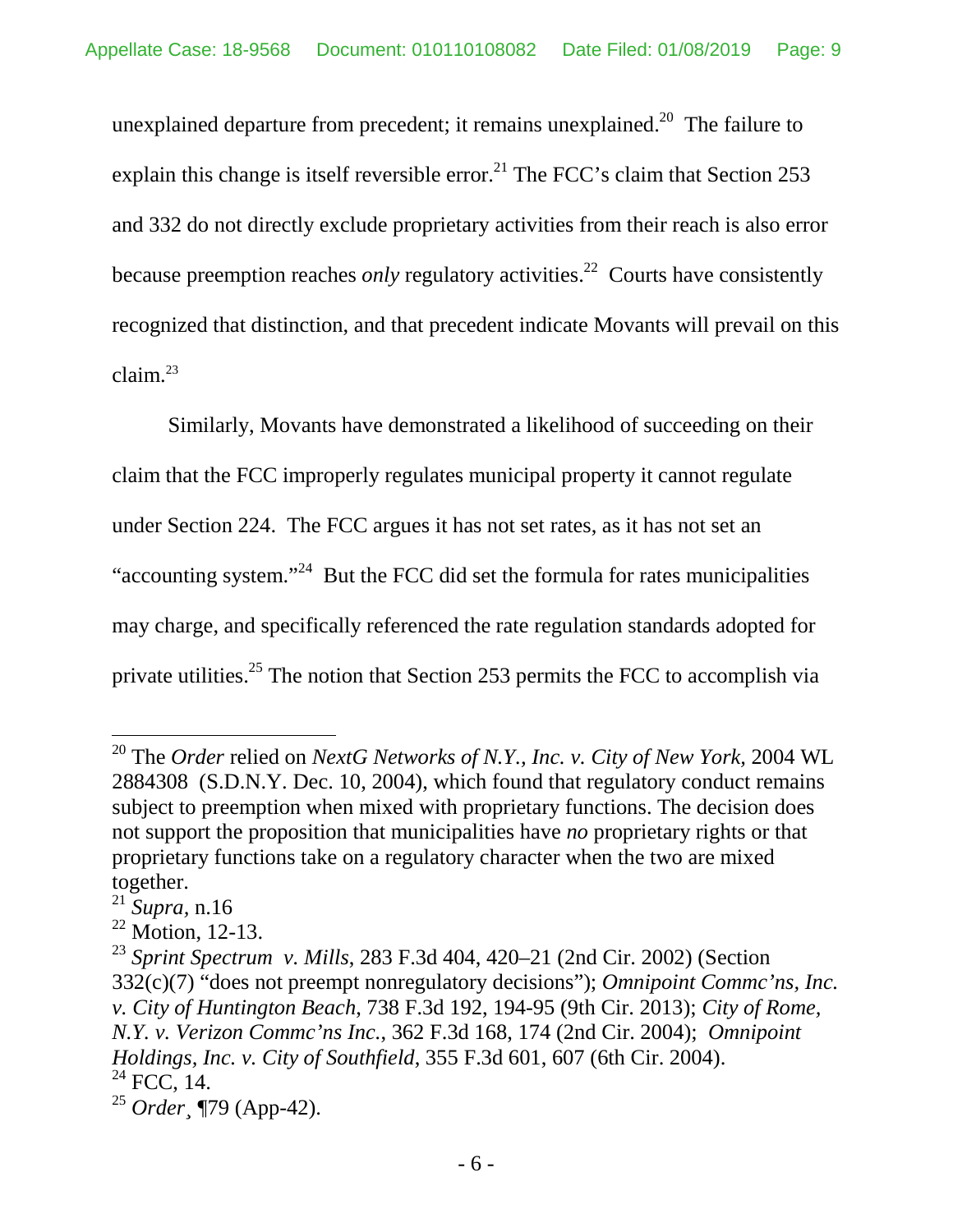preemption what it cannot do via regulation simply underscores that the agency's view of "preemption" is untethered from Constitutional bounds.

4. *Aesthetic Standards.* Respondents defended aesthetic restrictions by misstating them, ignoring that the *Order* does not simply prohibit "secret" or "shifting" standards, but affirmatively requires that the same aesthetic standards be applied to all infrastructure in the right-of-way. Respondents never rebut Movants' showing that such a requirement is unsupportable under Section 332(c)(7), and divorced from the agency's own "effective prohibition" standard (as is the notion that a "subjective" aesthetic standard is prohibitory).

5. *Constitutional Claims.* Movants showed that the *Order* gives rise to a Tenth Amendment violation because it forces municipalities to respond to requests for access to proprietary property; if they fail to do so, they are deemed to have presumptively violated the law, and a court may order access on terms it deems appropriate.<sup>26</sup>Respondents argue that under the Communications Act, federal courts currently have the power to preempt prohibitory regulations and enforce the Act's time limits.<sup>[27](#page-9-1)</sup> But this misses the point. The issue is whether municipalities can be coerced into granting access to their property, which the *Order* attempts to accomplish by relabeling the traditional landlord act of refusing such access as

<span id="page-9-0"></span> $26$  Motion, 14-15.

<span id="page-9-1"></span> $27$  FCC, 19.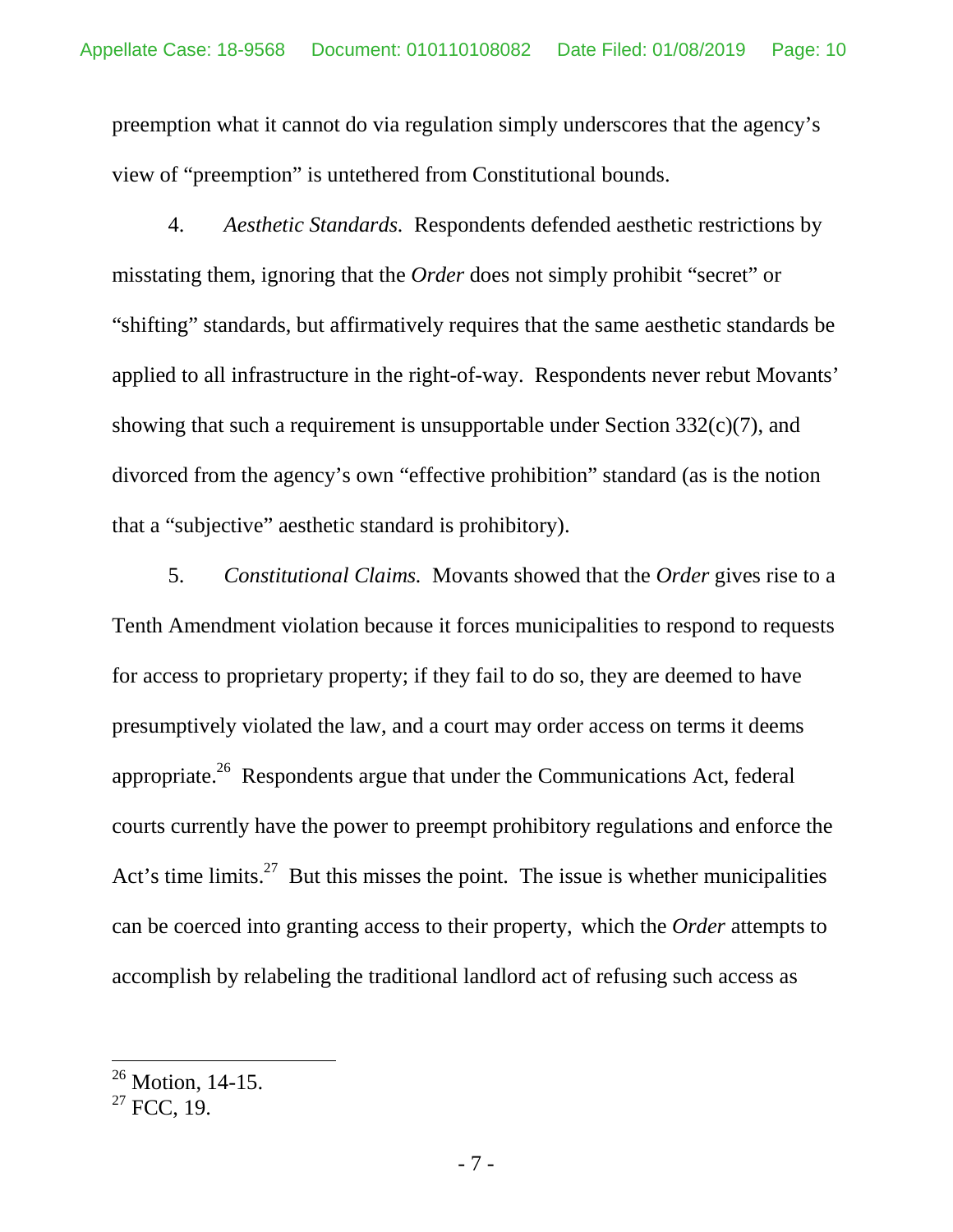"prohibitory" regulatory conduct.<sup>28</sup> [R](#page-10-0)espondents rely on this alchemy to bring any publicly-owned structure in the right-of-way within the confines of Section  $253(a)$ <sup>[29](#page-10-1)</sup> It requires municipalities to do more than avoid regulating in a manner that conflicts with federal law.[30](#page-10-2) Rather, it requires them to grant *property rights* whenever there is the potential for network improvement. By contrast,

*Montgomery County*, on which Respondents rely, found that the FCC's "deemed

granted" remedy under 47 U.S.C. §1455 did not violate the Tenth Amendment

because the FCC was merely "*preempt[ing] state regulation* of wireless towers."[31](#page-10-3)

Compelling states to respond or relinquish control of their own property makes this

case like *Printz,* and unlike *Montgomery County*. [32](#page-10-4)

Respondents argue the *Order* does not violate the Fifth Amendment because municipalities do not have a proprietary interest in their rights-of-way or structures

<span id="page-10-0"></span><sup>28</sup> *Order,* ¶92 (App-47).

<span id="page-10-1"></span><sup>&</sup>lt;sup>29</sup> Respondents conflate local regulation of the right-of-way, which may not involve proprietary authority, with control of access to traffic lights, street lights, utility poles, conduit and other structures, which typically do. FCC, 17.

<span id="page-10-2"></span><sup>30</sup> *Nixon v. Missouri Muni. League*, 541 U.S. 125, 140 (2004); *Cablevision of Boston, Inc. v. Pub. Improvement Com'n of City of Boston*, 184 F.3d 88, 105 (1st Cir. 1999).

<span id="page-10-3"></span><sup>31</sup> *Montgomery County v. FCC*, 811 F.3d 121, 129 (4th Cir. 2015).

<span id="page-10-4"></span> $32$  The Fourth Circuit held that a Tenth Amendment violation did not occur, because the locality could choose not to regulate wireless facilities at all, and hence "no action was required." *Id.* at 128. Here, a locality must grant an affirmative consent to use proprietary property, and cannot simply sit on the sidelines. That a court may issues a final decree directing the grant is of no moment – the question is whether the FCC has authority to use preemptive authority to compel access. It does not.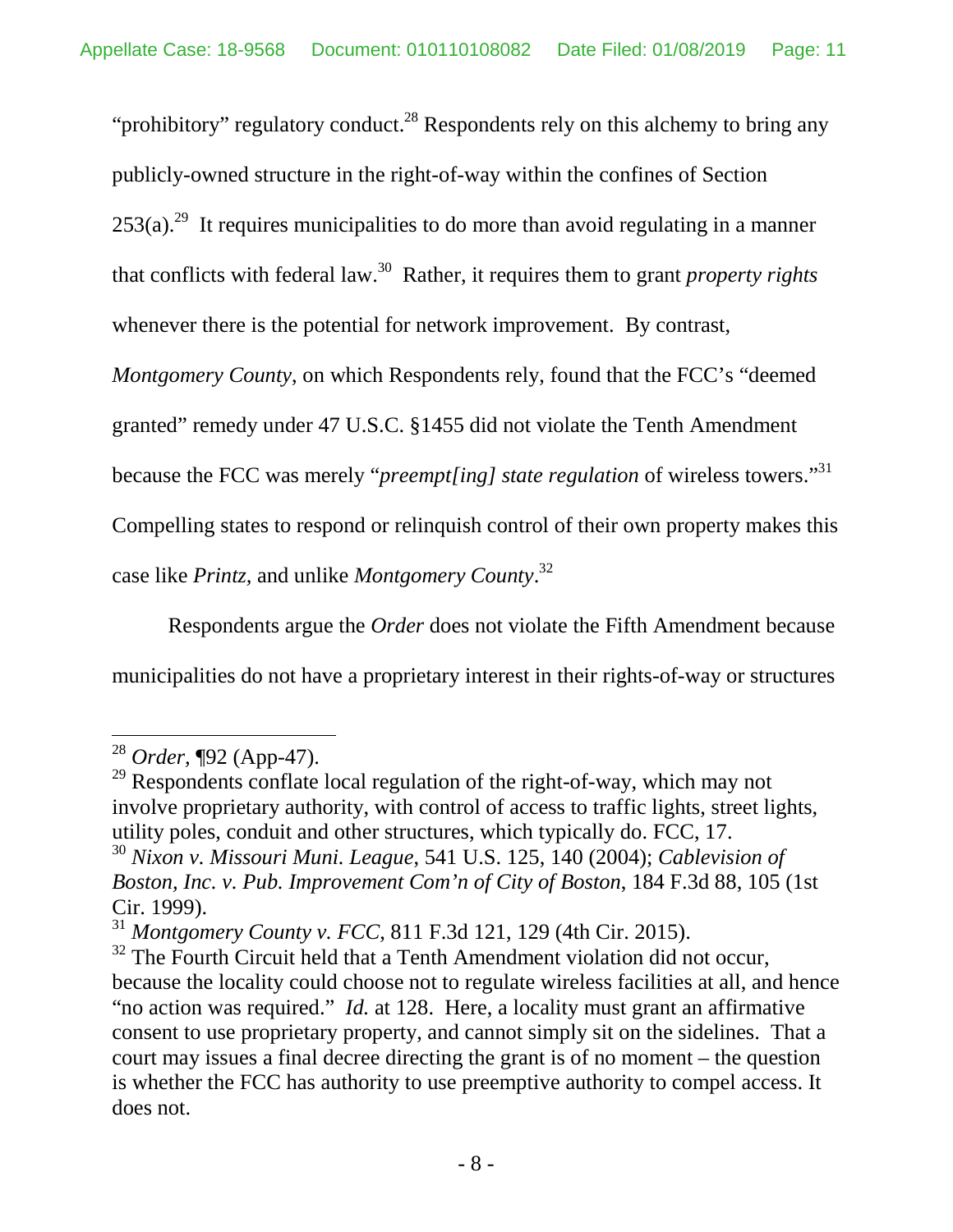in the rights-of-way, and because maintenance costs can be recovered.<sup>[33](#page-11-0)</sup>

Respondents' first argument is rebutted by *City of St. Louis v. Western Union Telegraph Co.*, 148 U.S. 92 (1893). As to Respondents' second argument, the Fifth Amendment does not permit the FCC to limit localities to recovery of out-ofpocket costs, which is what the agency purports to do. "Decisions concerning compensation are the province of judicial, not legislative determination,"[34](#page-11-1) Nor can it be argued that the takings claims are unripe. The *Order* requires response to a request in 60 days; allows for access to be compelled even if alternatives are available; and limits compensation to the costs the locality can prove. That intrusion is clear and immediate, and unlike *Williamson County Regional Planning Comm'n v. Hamilton Bank of Johnston City,* 473 U.S. 7 (1985) is a final determination, the validity of which will be decided in this case.

6. *Shot clocks.* Respondents' defense of shortened shot clocks never confronts the essential point made by Movants: the clocks are too short to allow for discretionary review of wireless applications (as opposed to administrative review) and cannot reasonably be applied to other permits that may be required before a wireless facility is installed (safety-related traffic permits and the like). Aside from repeating the grounds on which the new shot clocks were set in the *Order,* the

<span id="page-11-0"></span> $33$  FCC, 17; Intervenors, 19.

<span id="page-11-1"></span><sup>34</sup> *Alabama Power Co. v. FCC*, 311 F.3d 1357 (11th Cir. 2002); *Wisconsin Cent. Ltd. v. Public Service Com'n of Wisconsin*, 95 F.3d 1359 (7th Cir. 1996).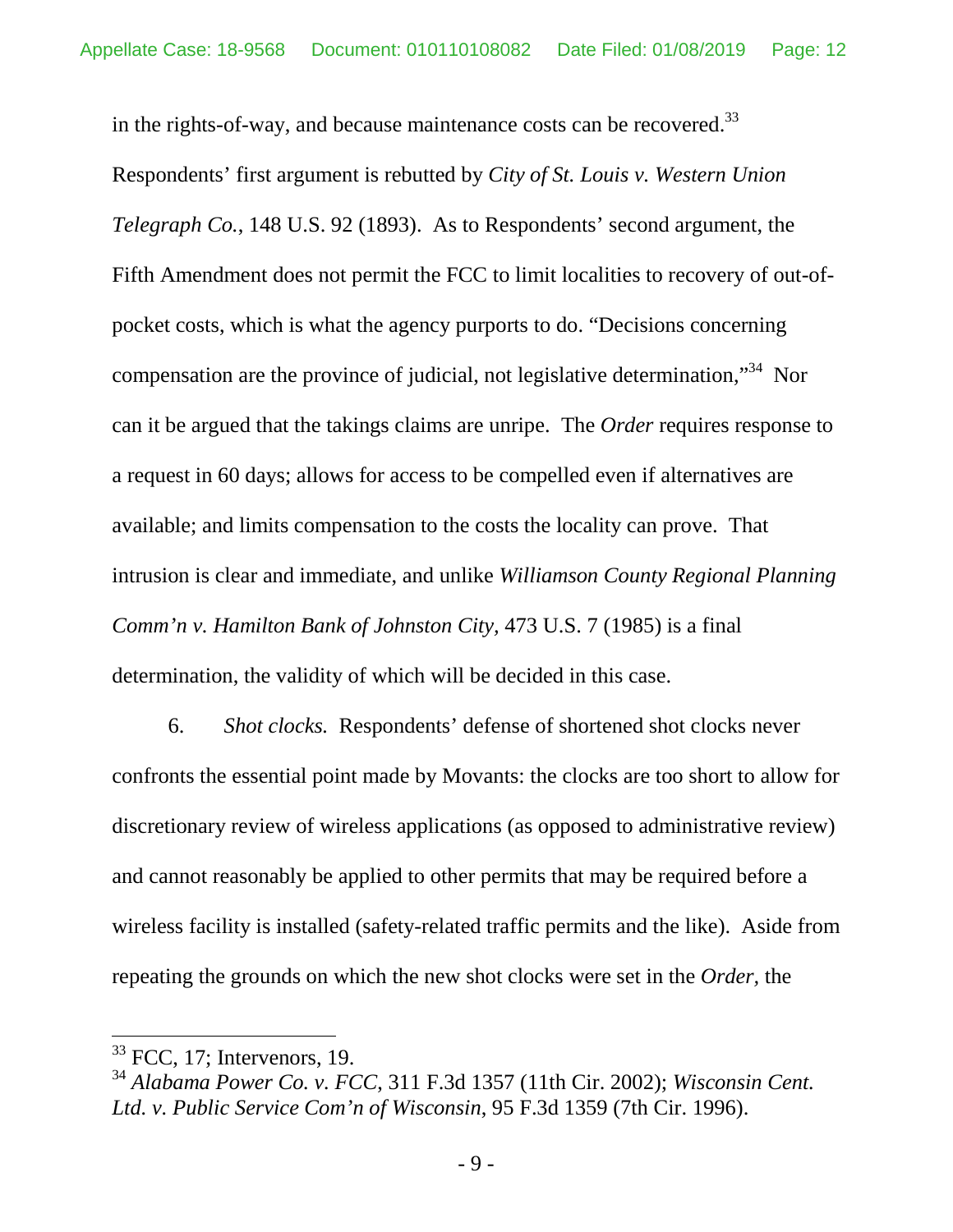central response is that the shortening is of little consequence as it is merely a rebuttablepresumption.<sup>35</sup> However, *Order* is not consistent with this representation. It emphasizes that the shot clock applies except in "extraordinary" circumstances, [36](#page-12-1) and adopts a new remedy under which failure to satisfy the shot clock will ordinarily be deemed "prohibitory" and result in the grant of the application.[37](#page-12-2)

# **II. IRREPARABLE HARMS TO MOVANTS ARE IMMINENT AND REAL**

Respondents claim that Movants showed no irreparable harm, primarily based on three contentions. [38](#page-12-3)

Respondents claim "the Order does not, on its own, require localities to do anything…"<sup>39</sup> [a](#page-12-4)nd has no compulsory effect. Actually, the *Order inter alia* requires local governments to respond within 60 days to requests for access to government-owned proprietary property, such as streetlights and traffic signals.[40](#page-12-5) A failure to respond presumptively violates federal law, and that presumption is only rebutted by showing that the locality required more time to respond;

<span id="page-12-0"></span> $35$  FCC, 22; Intervenors, 20-21.

<span id="page-12-1"></span><sup>36</sup> *Order,* ¶120 (App-62).

<span id="page-12-2"></span><sup>37</sup> *Id.,* ¶123 (App-64).

<span id="page-12-3"></span><sup>&</sup>lt;sup>38</sup> Contrary to Respondents' claims, Movants did not abandon claims of irreparable harm – we simply summarized and supported those errors throughout the Motion.  $39$  FCC, 23; Intervenors, 6-7.

<span id="page-12-5"></span><span id="page-12-4"></span><sup>40</sup> *Order*, ¶132 (App-68-69). The FCC admits a compulsory effect, since it claims the *Order* will immediately result in "streamlining" local processes.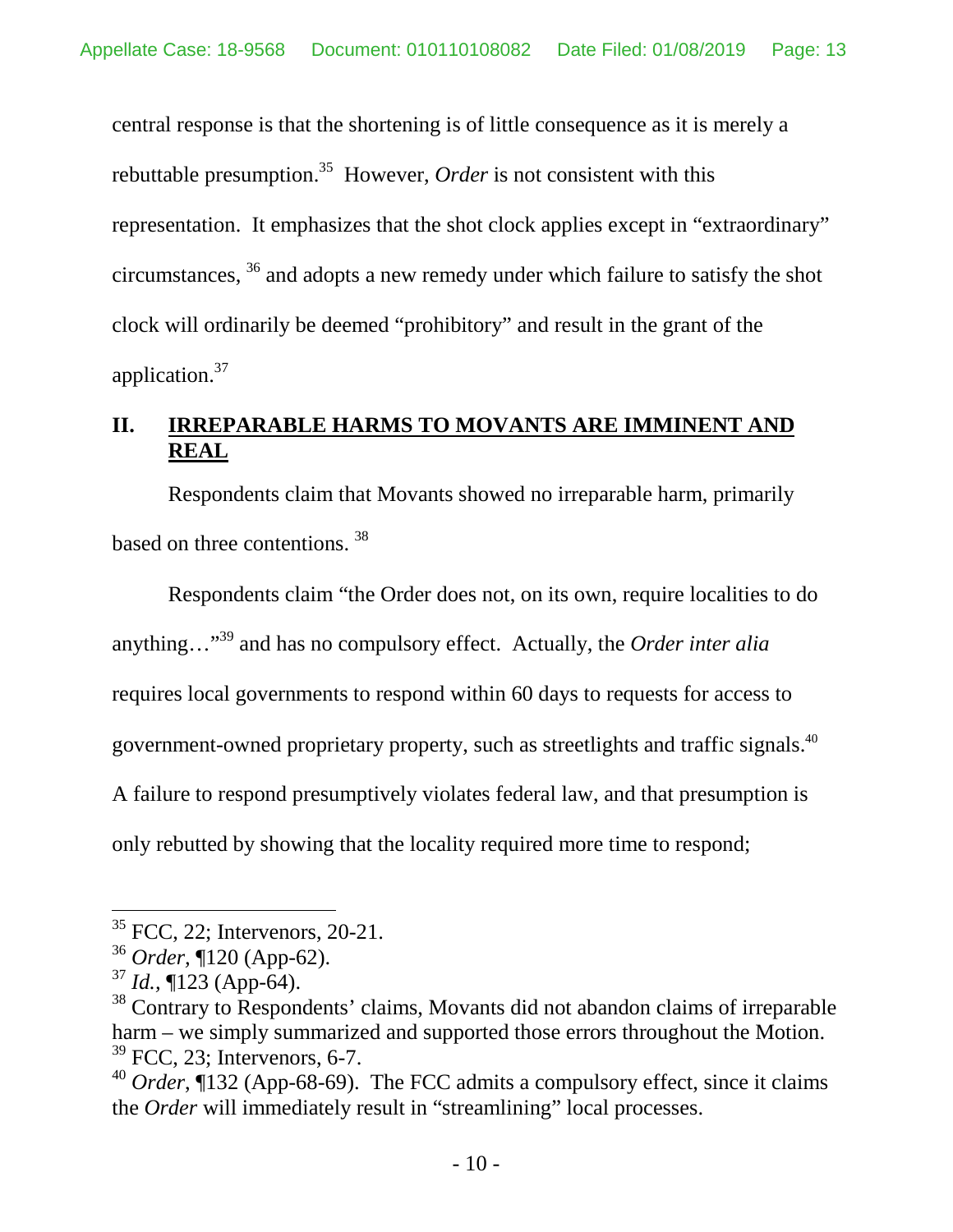otherwise, the *Order* contemplates the failure to act will be treated as a denial, and access will be granted by a court. Communities that do issue orders face immediate court action, effectively creating a Hobson's choice between violating the law and exposing themselves to liability or "suffer[ing] the injury of obeying the law during the pendency of the proceedings."<sup>[41](#page-13-0)</sup> That injury is particularly important where proprietary rights are abrogated, and localities must either forego their Tenth Amendment rights or face litigation and loss of property rights.<sup>[42](#page-13-1)</sup>

Respondents claim any harms are not "imminent" because it requires, first, an application, a lawsuit by the requestor and, finally, a court to determine whether the local government "violated the statute...and whether relief is warranted  $\ldots$ "<sup>[43](#page-13-2)</sup> But given the FCC shot clocks; and the duty of applicants to challenge any action

<span id="page-13-2"></span><sup>43</sup> FCC, 23.

<span id="page-13-0"></span><sup>41</sup> *Morales v. Trans World Airlines, Inc.*, 504 U.S. 374, 380-81 (1992).

<span id="page-13-1"></span> $42$  A deprivation of constitutional rights can and does constitute irreparable harm outside the First Amendment, *Melendres v. Arpaio*, 695 F.3d 990, 1002 (9th Cir. 2012); *Rodriguez v. Robbins*, 715 F.3d 1127, 1144–45 (9th Cir. 2013), including where the deprivation may be challenged in litigation, *Am. Trucking Ass'ns, Inc. v. City of Los Angeles*, 559 F.3d 1046, 1058–59 (9th Cir. 2009). While some potential constitutional injuries are not irreparable (as in Fifth Amendment cases where later compensation may fully vindicate rights), here the deprivation occurs when the locality if forced to participate in the federal scheme. *Printz* holds that the fact that the intrusion is small is no defense – and it is no defense here to suggest that any Tenth Amendment injury may be stopped by a later order of this Court. *Printz v. United States*, 521 U.S. 898 (1997); *Murphy v. NCAA*, 138 S.Ct. 1461 (2018). *Dombrowski v. Pfister,* 380 U.S. 479 (1965), relied on by the FCC, simply holds that because the state courts can consider constitutional issues, federal courts should not stay pending proceedings to allow claims to be brought in federal court. Here the Stay is sought to prevent constitutional violations resulting from a final FCC *Order.*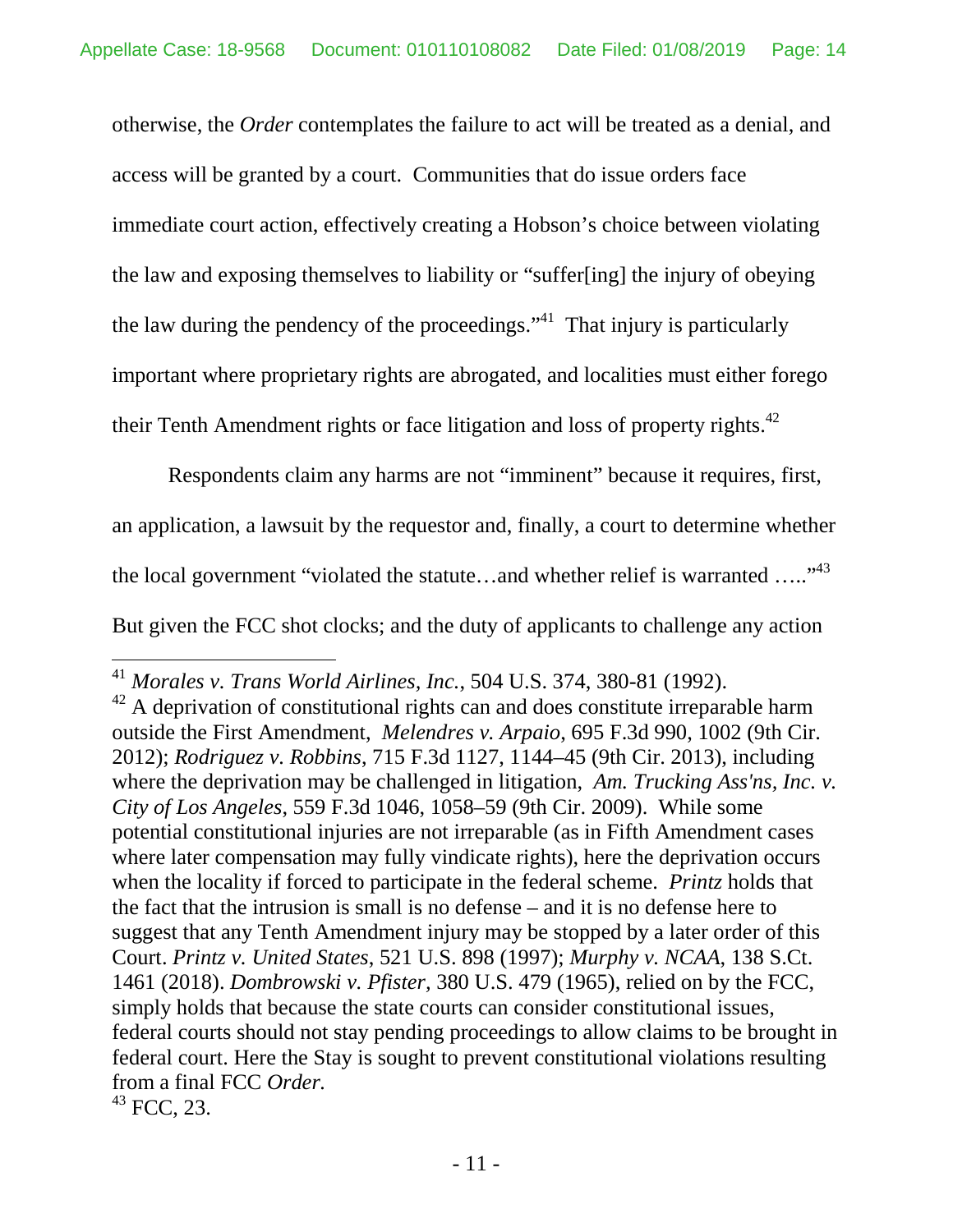or failure to act within 30 days,  $44$  there is not merely a likelihood but a certainty that litigation will result. Courts reviewing a failure to act are not free to decide communities may ignore requests; the FCC rule is to the contrary. Further, given that localities may only enforce requirements that are in place, the *Order* also creates an imminent problem for localities that wish to exercise the rights preserved by Section 332 versus adopting and complying with an FCC standard that exceeds the agency's authority. An example are the aesthetic standards: unless the locality applies the same standards to all infrastructure, its wireless standards violate FCC rules.

Movants contended that there would be a significant, and non-compensable cost associated with complying with the *Order*, and the risks and costs associated with defending against claims*.* Respondents argue that those claims are not supported by the record, and in any case, economic harms are not irreparable harm. In fact, Petitioners pointed to declarations that showed a significant noncompensable cost associated with bringing local requirements into compliance with the *Order*.<sup>[45](#page-14-1)</sup> While Respondents argue that these costs are simply anecdotal, as the FCC estimated it would require at least 180 days of work to bring local ordinances into compliance with aesthetic standards, the examples clearly support the conclusion that the compliance effort involves significant noncompensable

<span id="page-14-0"></span> $^{44}$  47 U.S.C. §332(c)(7)(B)(v).

<span id="page-14-1"></span><sup>45</sup> Motion, n.39 (App-185-87).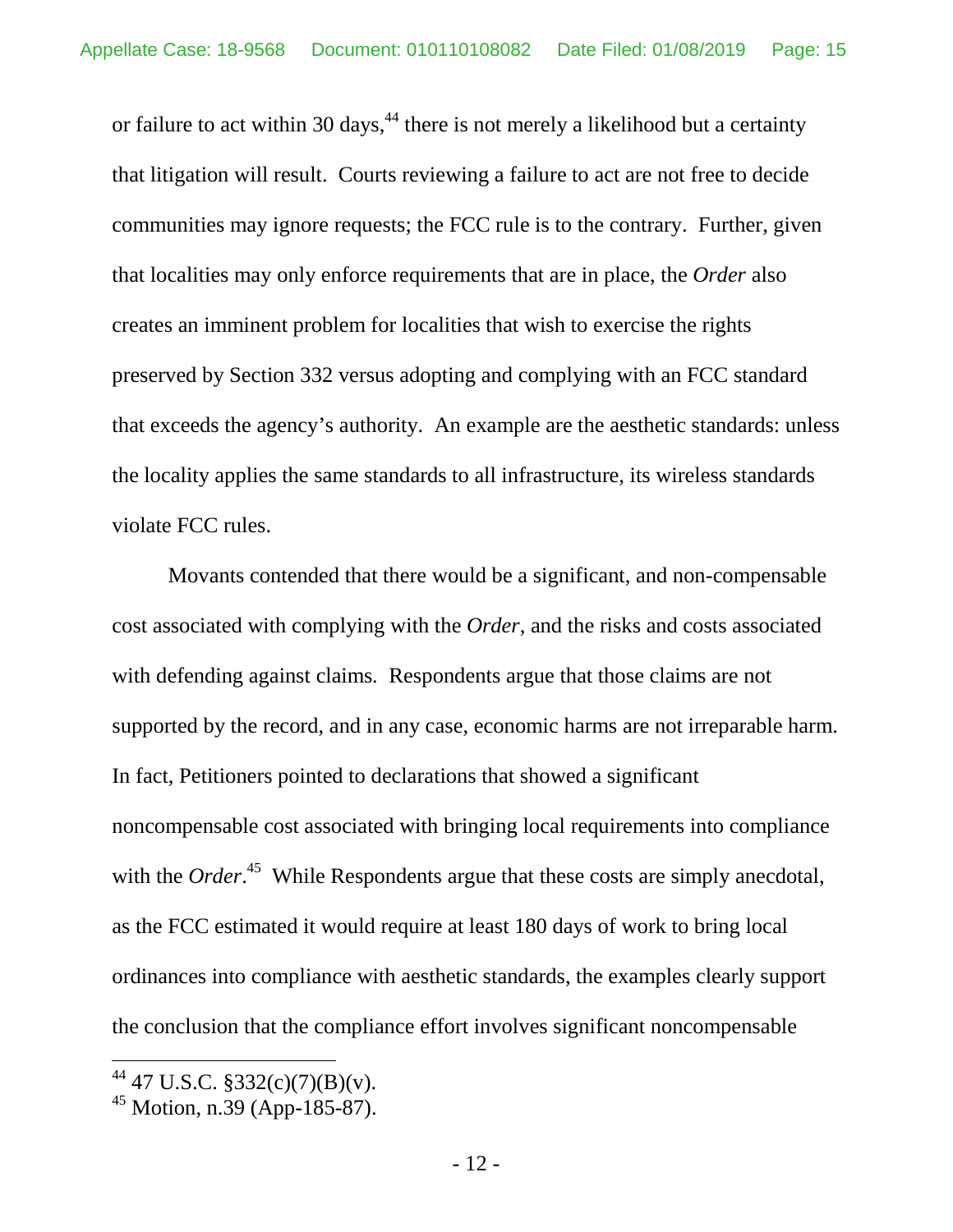costs, which amount to irreparable injury.[46](#page-15-0)

Finally, this Court only need find that the *Order's* enforcement would make sucha return to the "status quo" difficult.<sup>47</sup> Respondents never explain how the *status quo ante* can be restored; their assumption is that it will never *be* restored.

## **III. RESPONDENTS OVERSTATE THEIR ANTICIPATED HARM**

Movants showed that the industry's forward-looking statements to their investors on earnings calls indicated that the *Order's* effect does not change their immediate plans<sup>[48](#page-15-2)</sup> and the *Order* concedes that capital expenditure plans are "often set in advance."<sup>[49](#page-15-3)</sup> While Respondents downplay the import of these points, statements on earnings calls cannot simply be dismissed. And even if one assumes massive long-term benefits, that does not foreclose a finding that the short-term impacts of a Stay on industry will not be significant. Further, Respondents rely on harms to broadband and other services which are not personal wireless services<sup>[50](#page-15-4)</sup> protected by Section 332. The effect on these services cannot support upholding or implementing the *Order*.

<span id="page-15-0"></span><sup>46</sup> *DTC Energy Grp., Inc.* 2018 WL 6816903, at \*3–4; *Crowe & Dunlevy, P.C. v. Stidham*, 640 F.3d 1140, 1157 (10th Cir. 2011). *Schrier v. Univ. of Colo.*, 427 F.3d 1253 (10th Cir. 2005), relied upon by Respondents, simply recognizes an injunction is not appropriate to remedy *past* economic injury.

<span id="page-15-1"></span><sup>47</sup> *Ohio Oil Co. v. Conway*, 279 U.S. 813, 814 (1929).

<span id="page-15-2"></span><sup>48</sup> Motion, 21-22.

<span id="page-15-3"></span><sup>49</sup> *Order*, ¶62 (App-33).

<span id="page-15-4"></span><sup>&</sup>lt;sup>50</sup> FCC, 25-26; Intervenors, 13-14.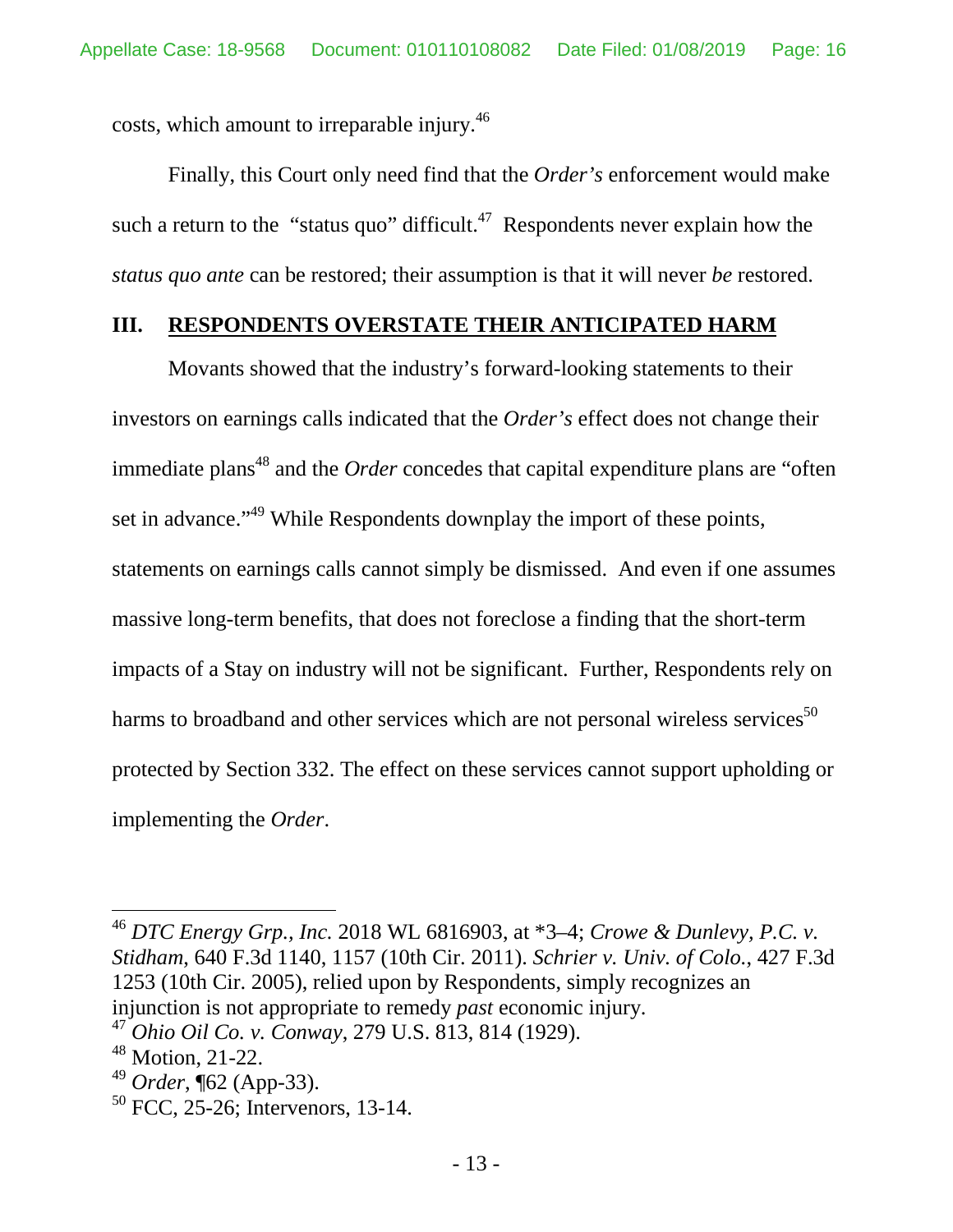Whatever benefits may accrue if the *Order* becomes effective may be temporary in nature; if the *Order* is overturned, pending cases and applications must be reviewed, and new records developed. That is not mere speculation, as Respondents argue;  $51$  it is a statutory requirement. Because Section 332 requires decisions be based on substantial evidence on a written record, if the standards change, the record and process are affected. It is important that the public, providers, and localities have certainty as to the standards that will apply. That certainty is best secured by a short Stay.

# **IV. THE PUBLIC INTEREST FAVORS A TEMPORARY STAY**

Respondents offer no legal arguments against this Circuit's longstanding preference to preserve the status quo while serious issues are examined.<sup>[52](#page-16-1)</sup> The FCC simply argues that, based on its record of past technology deployments, the status quo must be changed, even as Intervenors argues that past deployment "says little or nothing" about future needs.<sup>[53](#page-16-2)</sup> Neither argument compels disregarding this Court's preference for preservation of the *status quo*.

The Court should stay the Order.

<span id="page-16-0"></span> $51$  FCC, 23-24; Intervenors, 6.

<span id="page-16-1"></span> $52$  Motion, 22.

<span id="page-16-2"></span><sup>53</sup> Intervenors, 15.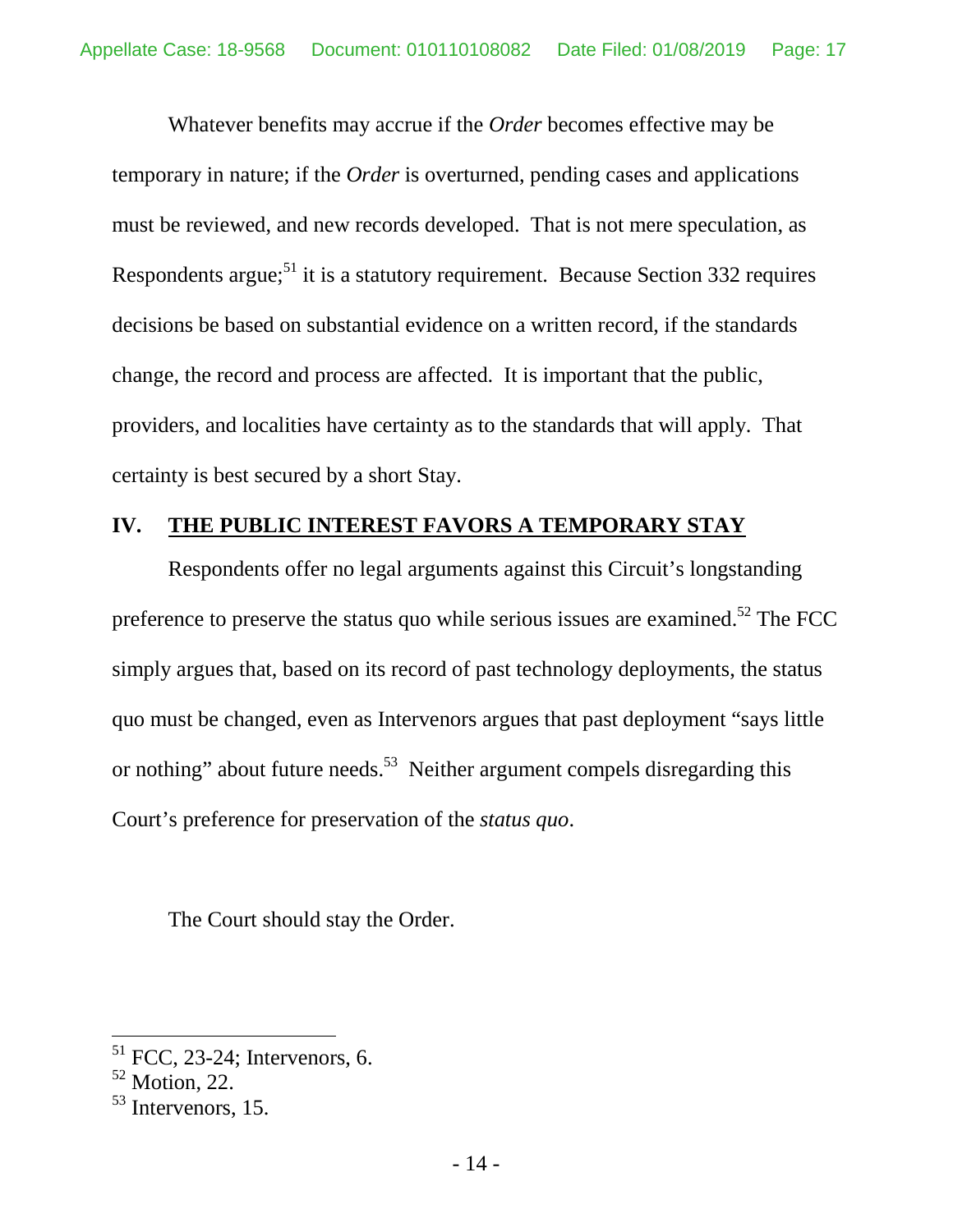Dated: January 8, 2018 Respectfully submitted:

CITY OF SEATTLE, WASHINGTON; CITY OF TACOMA, WASHINGTON; and KING COUNTY, WASHINGTON

By: **s/ Kenneth S. Fellman**  KENNETH S. FELLMAN Kissinger & Fellman, P.C. 3773 Cherry Creek N. Drive Ptarmigan Place, Suite 900 Denver, Colorado 80209 Telephone: 303-320-6100 Facsimile: 303-327-8601 Email: kfellman@kandf.com

AND

LEAGUE OF CALIFORNIA CITIES; LEAGUE OF OREGON CITIES; and LEAGUE OF ARIZONA CITIES AND TOWNS

## By: **s/ Robert C. May III**

ROBERT C. MAY III Telecom Law Firm, PC 3570 Camino del Rio N., Ste. 102 San Diego, California 92108 Telephone: (619) 272-6200 Facsimile: (619) 376-2300 Email: tripp@telecomlawfirm.com

### AND

THE CITY OF SAN JOSE, CALIFORNIA; THE CITY OF ARCADIA, CALIFORNIA; THE CITY OF BELLEVUE, WASHINGTON; THE CITY OF BURIEN, WASHINGTON; THE CITY OF BURLINGAME, CALIFORNIA; THE CITY OF CULVER CITY, CALIFORNIA; THE TOWN OF FAIRFAX, CALIFORNIA; THE CITY OF GIG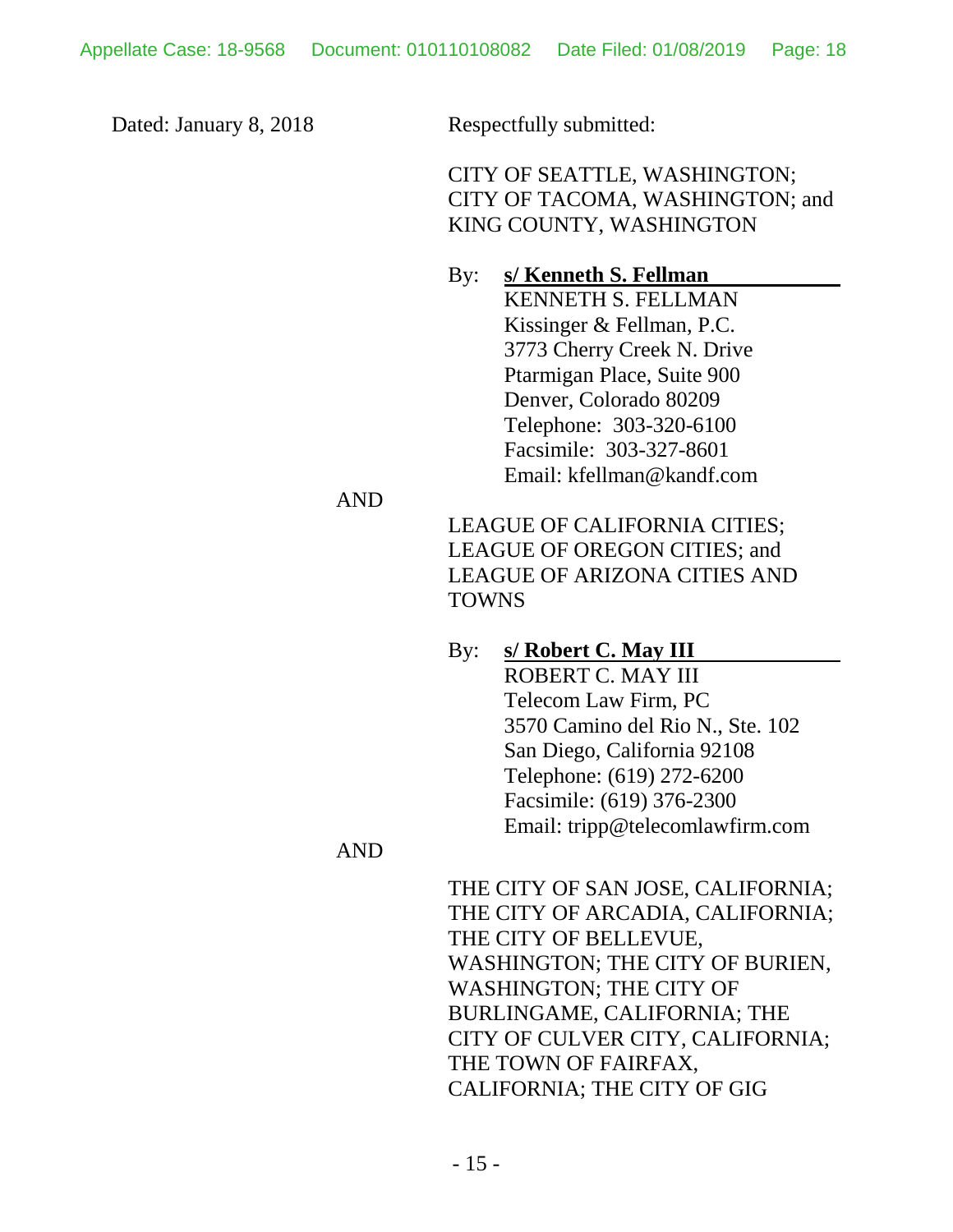HARBOR, WASHINGTON; THE CITY OF ISSAQUAH, WASHINGTON; THE CITY OF KIRKLAND, WASHINGTON; THE CITY OF LAS VEGAS, NEVADA; THE CITY OF LOS ANGELES, CALIFORNIA; THE COUNTY OF LOS ANGELES, CALIFORNIA; THE CITY OF MONTEREY, CALIFORNIA; THE CITY OF ONTARIO, CALIFORNIA; THE CITY OF PIEDMONT, CALIFORNIA; THE CITY OF PORTLAND, OREGON; THE CITY OF SAN JACINTO, CALIFORNIA; THE CITY OF SHAFTER, CALIFORNIA; AND THE CITY OF YUMA, ARIZONA,

#### By: **/s/ Joseph Van Eaton**

Joseph Van Eaton Best Best & Krieger LLP 2000 Pennsylvania Ave, N.W. Suite 5300 Washington, DC 20006 Telephone: (202) 785-0600 Facsimile: (202) 785-1234 Joseph.VanEaton@BBKLAW.com

### AND

### CITY OF HUNTINGTON BEACH

By: */s/ Michael J. Vigliotta* MICHAEL J. VIGLIOTTA, City Attorney OFFICE OF THE CITY ATTORNEY CITY OF HUNTINGTON BEACH 2600 Main St., Fourth Floor Huntington Beach, CA 92648 Telephone: (714) 536-5662 Facsimile: (714) 374-1590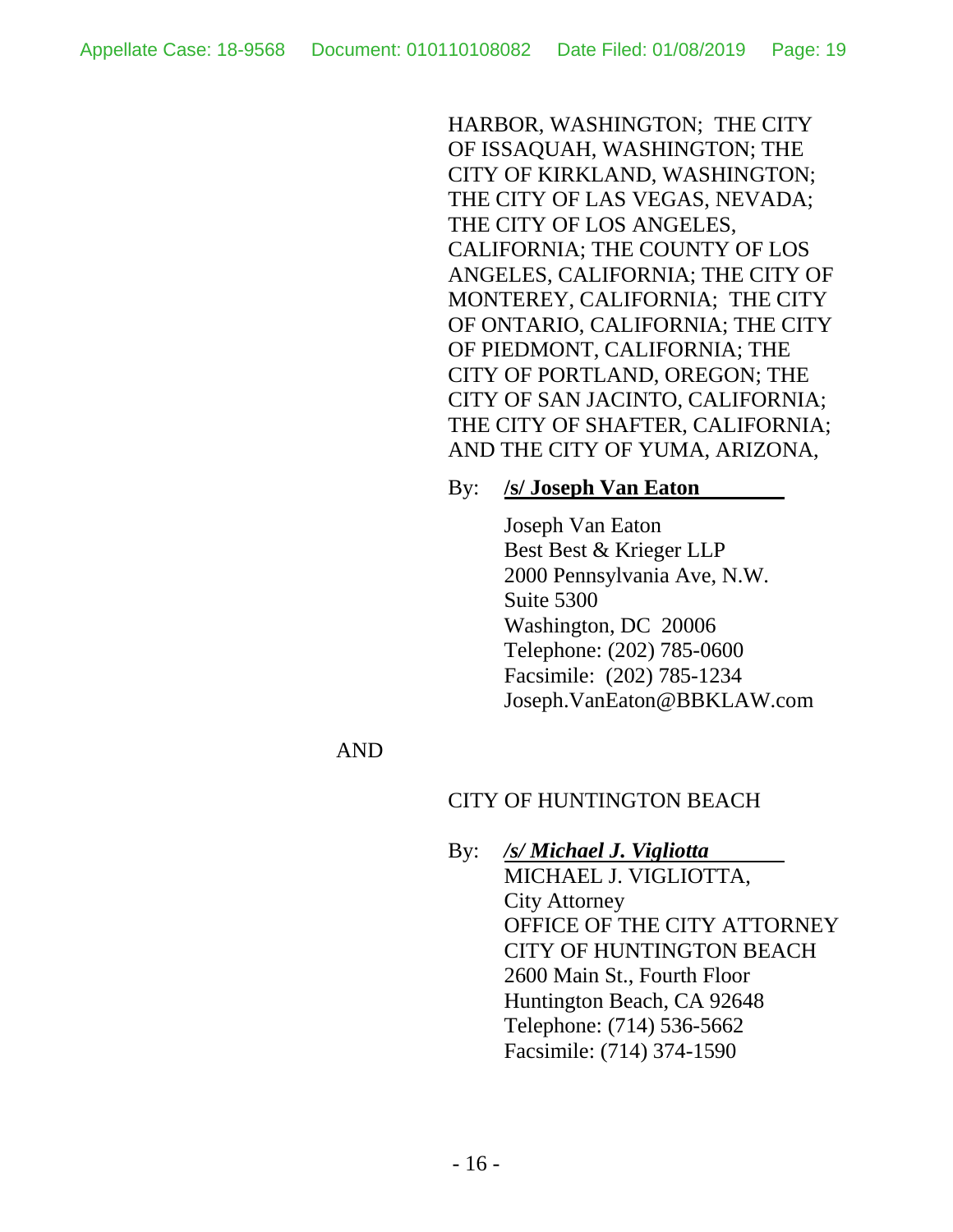### **CERTIFICATE OF WORD COUNT AND VIRUS PROTECTION**

I, Joseph Van Eaton, certify that, pursuant to Federal Rules of Appellate Procedure 27(d)(2)(A), this reply, produced using a computer, contains 3,491 words.

I further certify that a virus detection program (Symantec Endpoint Protection version 9.0.1.1000) has been run on the file and that no virus was detected.

/s/ Joseph Van Eaton

Joseph Van Eaton Best Best & Krieger LLP 2000 Pennsylvania Ave, N.W., Suite 5300 Washington, DC 20006 Phone: (202) 785-0600 Fax: (202) 785-1234

*Counsel for Petitioners City of San Jose, et al.* 

January 8, 2019